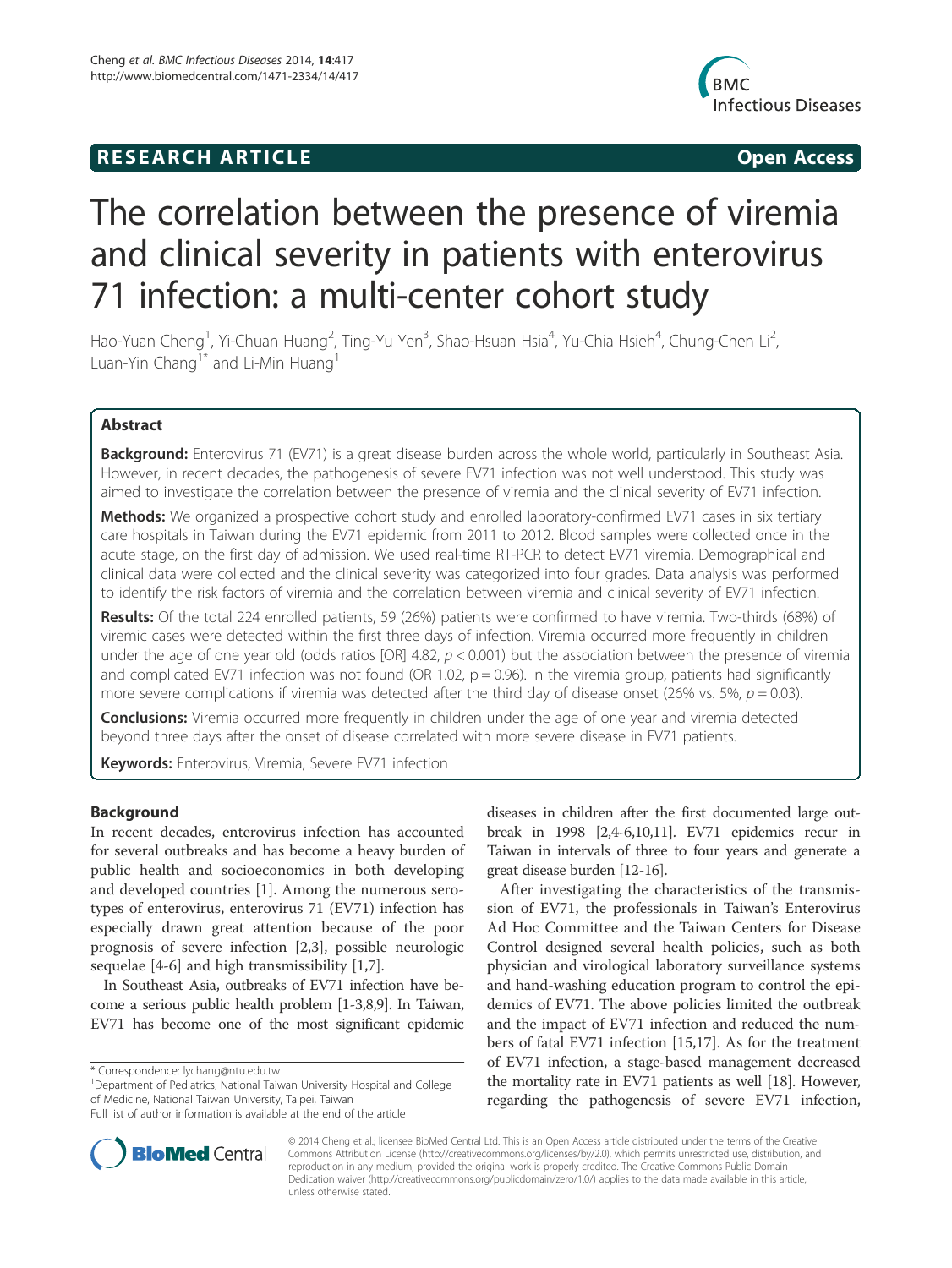research has not identified the mechanism causing severe EV71 infection and its complications [19]. Host factors, environmental factors and viral factors have been investigated for a long time but no conclusion has been achieved [13,19-22]. This problem impedes the progress of the development of a more focused treatment strategy. Antiviral agents, such as pleconaril, have been studied in some invitro researches and clinical trials, but the efficacy of treating EV71 has not been confirmed [23,24]. On the other hand, intravenous immunoglobulin was also used to treat severe EV71 infection based on its ability of virus neutralization and anti-inflammation, but the effectiveness was only based on retrospective researches [8,18]. It is crucial for the development of EV71-specific treatment to test whether a new antiviral drug or an immunomodulator is effective. The study of EV71 viremia might provide more details about the pathogenesis of severe EV71 infection and contribute to further interventional studies. Although a previous study in animal model discussed the kinetics of viremia and clinical diseases [25], no similar study has been conducted on humans. As a result, we aimed to investigate whether viremia is correlated to the clinical severity of EV71 infection and seek to provide more information for further management of severe EV71 infection.

# **Methods**

# **Patients**

According to the laboratory-based surveillance system of Taiwan CDC, the baseline proportion of EV71 among all the enterovirus isolates from patients with enterovirus infections was about 2% but the proportion increased sharply between 2011 and 2012 and peaked in 2012 (45%) [26]. As a result, we considered the years 2011 and 2012 as epidemic years for EV71. We prospectively enrolled the EV71 cases hospitalized in six tertiary hospitals during the epidemic of EV71 from 2011 to 2012. The geographical distribution of patients included northern, central and southern Taiwan. All the patients were less than 18 years old and were suspected to have an EV71 infection according to their clinical manifestation such as hand, foot, and mouth disease (HFMD), herpangina or febrile illness without obvious focus during enterovirus epidemics. The study was approved by the institutional review board at National Taiwan University Hospital. The written informed consent was obtained from the parents of the studied children.

EV71 infection of clinically-suspected cases was confirmed on the basis of the following laboratory methods: positive virus isolation of EV71, and/or positive EV71 identification by pan-enterovirus real-time RT-PCR followed by molecular serotyping. We collected the basic demographic data including age and gender, the date of the onset of disease, the date of blood sampling for EV71 virologic test,

and their clinical manifestations and outcomes. According to their clinical manifestation and outcome, the clinical severity of the patients with EV71 infection was classified according to the following four categories at the hospital discharge [15]:

Grade 1: Uncomplicated HFMD, herpangina or febrile illness, Grade 2: Mild central nervous system (CNS) involvement including myolonic jerk alone or aseptic meningitis, Grade 3: Severe CNS involvement, such as encephalitis, encephalomyelitis or polio-like syndrome, but without cardiopulmonary failure. Grade 4: CNS involvement complicated by cardiopulmonary failure.

Blood samples for basic laboratory tests including complete blood count and virologic test were collected only once on the first day of admission. Real-time RT-PCR was used for detection of virus RNA in the blood sample to confirm the presence of viremia and its magnitude according to the protocol mentioned as below.

# Virus isolation and serotyping

Throat swabs were submitted for virus isolation. Samples were inoculated into human embryonic fibroblast (MRC-5), LLC-MK2, HEp-2, and RD cell cultures. If enteroviral cytopathic effect involved more than 50% of the cell monolayer, the cells were scraped and indirect fluorescent antibody staining with panenteroviral antibody (Chemicon International, Inc., Temecula, CA) was performed to identify the enterovirus. These isolates would be further serotyped to be EV71 by an immunofluorescent assay using EV71-specific mono-clonal antibodies against viruses (Chemicon International, Inc., Temecula, CA).

#### Pan-enterovirus real-time RT-PCR

Viral RNA extraction from throat swabs and sera was performed using an isolation kit (RNA extraction kit, Qiagen, Hilden, Germany), and reverse transcription was performed with first strand cDNA synthesis kit for RT-PCR (Invitrogen, Carlsbad, CA, USA) according to the manufacturer's directions. Real time RT-PCR for panenterovirus was performed with the primers of 5′-TCC TCCGGCCCCTGAATG-3′ and 5′-AATTGTCACCATAA GCAGCCA-3′, the probe of 6FAM-AACCGACTACTT TGGGTGTCCGTGTTTCXT-PH. The detection limitation (sensitivity) was  $\leq 10$  copies of in vitro transcribed RNA for pan-enterovirus real-time RT-PCR [27].

If the result of pan-enterovirus real-time RT-PCR was positive, molecular serotyping was subsequently performed. The cDNA was sent for semi-nested PCR with primers used in a previous report [27], the PCR product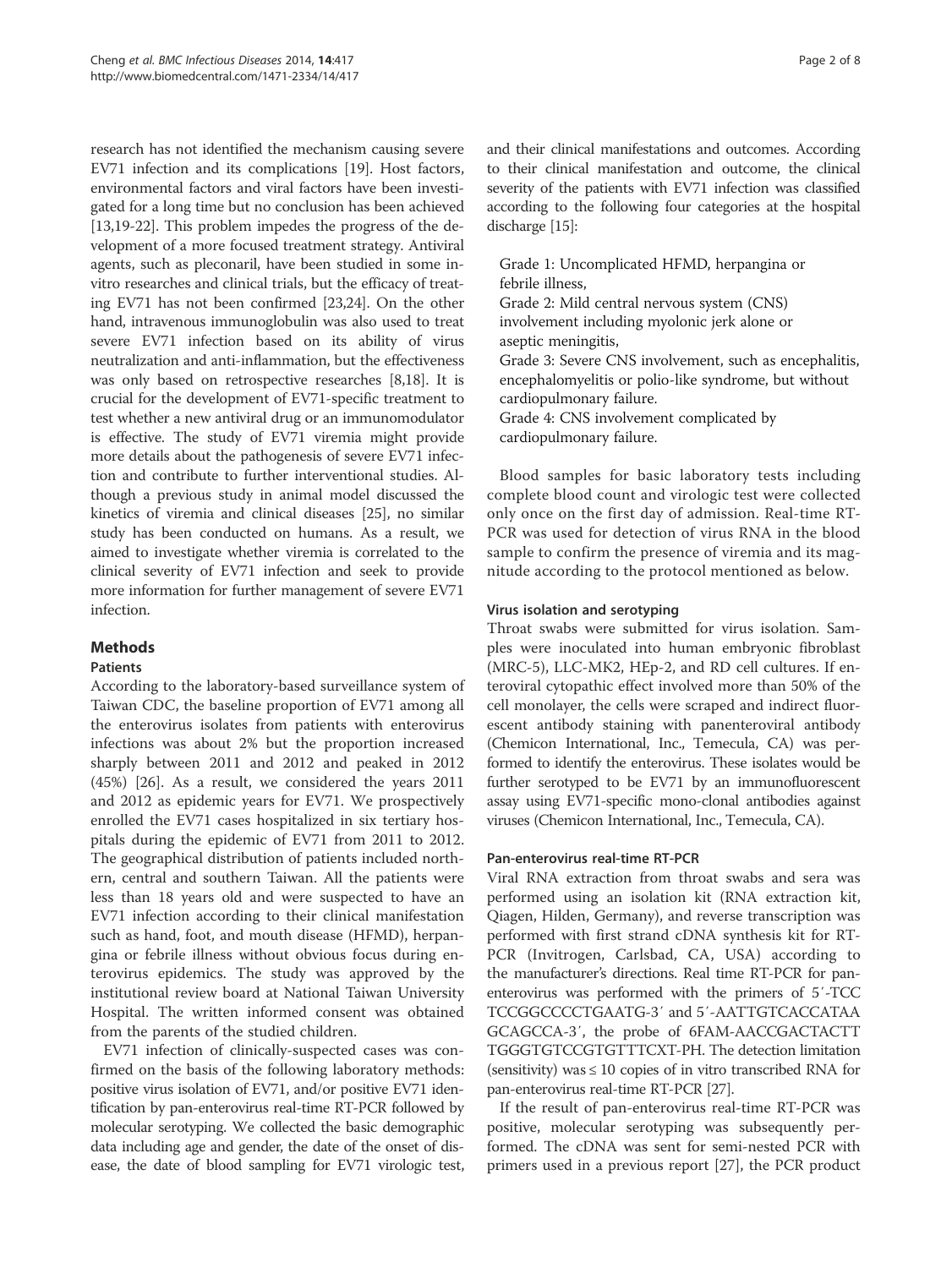was purified, and auto-sequencing was performed with the forward primer on a 3730 ABI automatic sequencer with BigDye Terminator v3.1 Termination Cycle Sequencing Ready Reaction Kit (Applied Biosystems, Perkin-Elmer, Foster City, CA). The serotype was identified to EV71 by comparing the partial VP1 sequence to those recorded in the public gene database containing VP1 sequences for the strains of EV71.

### Statistical analysis

Descriptive analysis was performed for the demographic data and other characteristics of the EV71 patients. Viral load was presented as  $log_{10}$  copies/ml. In univariate analysis, Student's  $t$  test and Mann–Whitney  $U$  test were used for continuous variables and chi-square test or Fisher's exact test was used for categorical variables, when appropriate, to identify the factors associated with viremia and the risk factors of complicated EV71 infection. In multivariate analysis, multiple logistic regression analysis was used. A two-tailed p value of 0.05 was considered statistically significant. Data were maintained in Microsoft Excel, Mac, 2011 (Bellevue, WA) and analyzed by using Stata 12.0 (Stata Corp, College Station, TX).

# Results

#### Basic characteristics

From 2011 to 2012, we totally enrolled 224 patients with their sera collected in this study. The median age was 2.71 years old (range 0 to 15 years), and male to female ratio was 1.49 (Table 1). Eighty-eight (39%) patients with laboratory-confirmed EV71 infection had an uncomplicated disease (Grade 1), such as HFMD, herpangina or simple febrile illness and 61 percent had at least one complication noticed, mostly mild CNS involvement (101 of 224 patients, 45%, grade 2). Most patients with mild CNS involvement had myoclonic jerk alone (100 of 101 patients, 99%) while only one patient had aseptic meningitis. Thirty-five of 224 patients (16%) had severe complication of EV71 infection (grade 3 and grade 4). Among total 224 patients, most patients were discharged smoothly without sequelae. There were only three patients who had neurologic sequelae, and there were only two deaths (Table 1).

# EV71 viremia

Sera of 224 EV71 cases were collected during acute stage and real-time RT-PCR was performed for enterovirus to detect EV71 viremia. The day of blood sampling for EV71 viremia ranged from the first day after the onset of disease to the seventh day, mostly on the third day (median four days).

Fifty-nine of 224 cases (26%) had positive PCR results and viremia was confirmed. The percentage of confirmed viremia was highest on the first day of illness and

#### Table 1 Age, gender and clinical severity of patients with EV71 infection

|                                                                        | Case number<br>$(n = 224)$ | Percentage |
|------------------------------------------------------------------------|----------------------------|------------|
| Age (median with range, years)                                         | $2.71(0-15)$               |            |
| $\leq$ 3 y/o                                                           | 102                        | 46%        |
| > 3 y/o                                                                | 122                        | 54%        |
| Gender                                                                 |                            |            |
| Male                                                                   | 140                        | 63%        |
| Female                                                                 | 84                         | 38%        |
| Clinical Severity (Grade 1 to 4)                                       |                            |            |
| Uncomplicated disease <sup>a</sup>                                     | 88                         | 39%        |
| Myoclonic jerk or aseptic meningitis                                   | 101                        | 45%        |
| Severe CNS involvement <sup>b</sup> without<br>cardiopulmonary failure | 22                         | 10%        |
| Severe CNS involvement <sup>b</sup> with<br>cardiopulmonary failure    | 13                         | 6%         |
| Outcomes                                                               |                            |            |
| Complete recovery                                                      | 219                        | 98%        |
| With sequelae <sup>c</sup>                                             | 3                          | 1%         |
| Death                                                                  | $\mathfrak{D}$             | 1%         |

<sup>a</sup>Uncomplicated cases includes uncomplicated HFMD, herpangina or febrile illness.

<sup>b</sup>Severe CNS involvement includes encephalitis, encephalomyelitis or polio-like syndrome.

<sup>c</sup> Among the three patients with sequelae, one patient had cervical mye1itis and thoracic spine arachnoiditis and had flaccid paralysis of right arm, another had rhombencephalitis complicated with left arm paralysis and ventilator-dependence after dishcharge, the other had paralysis of left arm and lower limbs and also needed non-invasive positive pressure ventilation after discharge.

viremia was lower in patients sampled after day 3 (Figure 1). Two-thirds of viremic cases were detected within the first three days of disease (68% vs. 32%, respectively,  $p < 0.001$ ). The viral load ranged from 0.88  $log_{10}$  copies/mL to 6.99  $log_{10}$  copies/mL (median 3.46  $log_{10}$  copies/mL). The viral load was highest when the blood was sampled between the third and fourth day after disease onset, and the viral load was lower if the blood was sampled later (Figure 2). The viral load sampled during day 1 to day 3 was significantly higher than the viral load sampled on day 4 or later (median 3.68 vs. 3.13  $log_{10}$ copies/mL,  $p = 0.01$  with Mann–Whitney U test).

Children under one year of age were more likely to have viremia than children aged one or older (odds ratios [OR] 4.82,  $p < 0.001$ ), while gender and other symptoms and signs, such as skin rash, oral ulcer, fever and the duration of fever, did not influence the presence or the magnitude of viremia (Table 2). Viremia did not have a significant effect on the distribution of clinical severity of EV71 cases. After we adjusted other factors in multivariate analysis, age under one year and the day of blood sampling were the only two significantly risk factors for EV71 viremia (Table 3).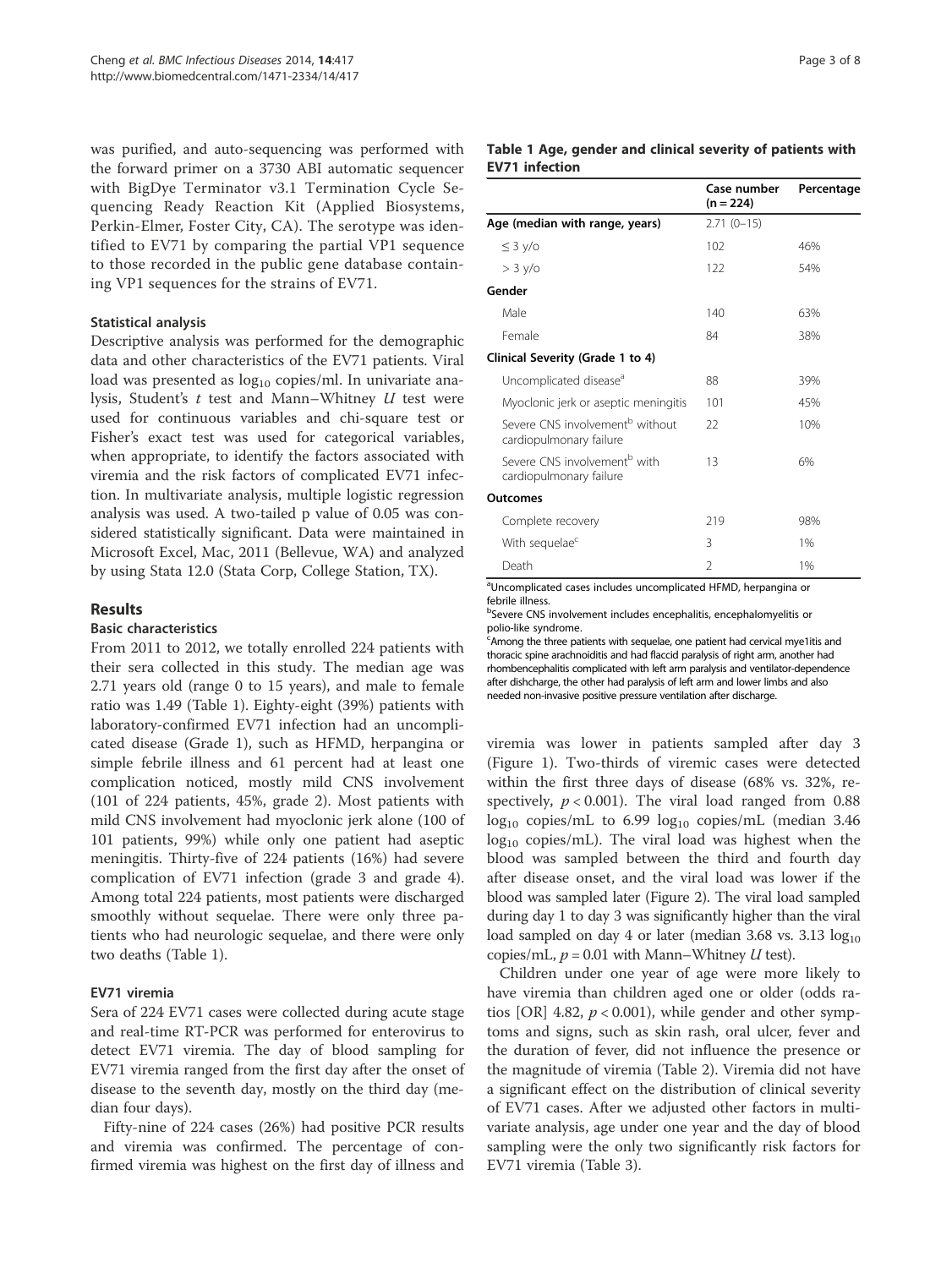

#### Factors associated with clinical severity

In univariate analysis, no correlation between the presence of viremia and the clinical severity of EV71 infection was found (Table 4). No significant difference of the percentage of viremic cases was found between patients with mild diseases (grade 1 to 2) and with severe



complications (grade 3 to 4) (27.5% and 20%, respectively,  $p = 0.41$ ). The risk factor for complicated EV71 diseases was fever (OR 7.33,  $p < 0.001$ ) and fever over 3 days (OR 2.49,  $p = 0.002$ ). Higher viral load did not correlate with more severe clinical disease. Those patients with complicated EV71 infection were younger than those with uncomplicated disease (median age 2.60 vs. 3.08 years,  $p = 0.06$ ). The multivariate analysis adjusting age, gender, and clinical symptoms revealed similar results (Table 5).

For those who had severe complications (grade 3 to 4), the percentage of viremic cases did not decrease beyond three days of illness compared to those who had milder EV71 diseases (grade 1 to 2) (Figure 3). Contrarily, in the viremia group, patients had significantly more severe complications if their viremia was detected after the third day of disease onset (26% vs. 5%,  $p = 0.03$ ).

#### Discussion

In our study, 224 patients with laboratory-confirmed EV71 infection were enrolled. Approximately one-fourth of the EV71 patients had viremia detected in acute stage of disease. To our knowledge, this is the first study to investigate the correlation between EV71 viremia and the clinical severity of EV71 infection and we found that prolonged viremia was associated with the risk of severe complicated course of EV71 infection.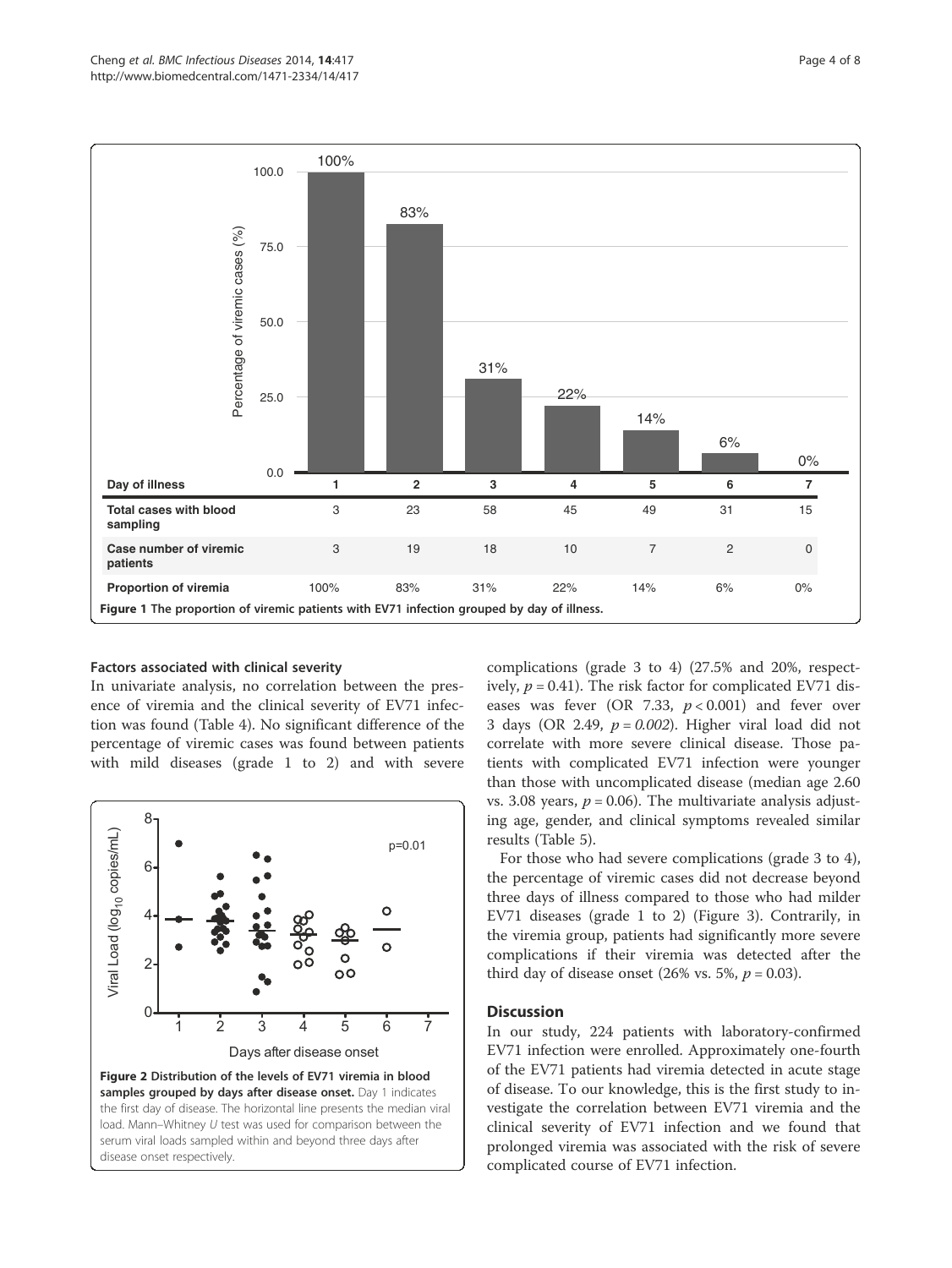Table 2 Clinical characteristics of patients with and without EV71 viremia

|                                                                   | No Viremia ( $n = 165$ ) | Viremia ( $n = 59$ ) | $p$ value <sup>a</sup> |
|-------------------------------------------------------------------|--------------------------|----------------------|------------------------|
| Age (median with range, years)                                    | $2.95(0-14)$             | $2.12(0-15)$         | 0.05                   |
| $\leq$ 1 years old                                                | 10 (6%)                  | 14 (24%)             | < 0.001                |
| $> 1$ years old                                                   | 155 (94%)                | 45 (76%)             |                        |
| Gender                                                            |                          |                      | 0.43                   |
| Male                                                              | 106 (64%)                | 34 (42%)             |                        |
| Female                                                            | 59 (36%)                 | 25 (58%)             |                        |
| Skin rash                                                         | 155 (94%)                | 58 (98%)             | 0.30                   |
| Oral ulcer                                                        | 162 (98%)                | 55 (93%)             | 0.08                   |
| Feverb                                                            | 152 (92%)                | 52 (88%)             | 0.43                   |
| Duration of fever (mean $\pm$ SD, days)                           | $2.99 \pm 1.85$          | $2.38 \pm 1.99$      | 0.07                   |
| Clinical Severity (Grade 1 to 4)                                  |                          |                      |                        |
| Uncomplicated disease                                             | 65 (39%)                 | 23 (39%)             | 0.54 <sup>d</sup>      |
| Complicated disease                                               | 100 (61%)                | 36 (61%)             |                        |
| Myoclonic jerk or aseptic meningitis                              | 72 (44%)                 | 29 (49%)             |                        |
| Severe CNS involvement without cardiopulmonary failure            | 17 (10%)                 | 5(8%)                |                        |
| Severe CNS involvement with cardiopulmonary failure               | 11 (7%)                  | 2(3%)                |                        |
| Sample day for PCR test <sup>c</sup>                              |                          |                      |                        |
| $\leq$ 3 days                                                     | 44 (27%)                 | 40 (68%)             | < 0.001                |
| $> 3$ days                                                        | 121 (73%)                | 19 (32%)             |                        |
| Viral load <sup>c</sup> (median with range, $log_{10}$ copies/mL) |                          |                      |                        |
| $\leq$ 3 days                                                     |                          | $3.68$ (0.88 - 6.99) | 0.01                   |
| $> 3$ days                                                        |                          | $3.13(1.56 - 4.20)$  |                        |

Values expressed as n(%), unless otherwise indicated.

The chi-square test was used for categorical variables and the Mann–Whitney test was used for comparison of the viral load.<br>PEover was defined as any body temperature elevation over 38 degrees Celsius

<sup>b</sup>Fever was defined as any body temperature elevation over 38 degrees Celsius.

<sup>c</sup>Caterorized as days after disease onset.

<sup>d</sup>Statistical analysis was performed for the difference between patients with uncomplicated and complicated diseases.

As for EV71 infection, the classical clinical manifestation, disease course and possible impacts on neurologic and cognitive function has been documented thoroughly in previous studies [4,21,22,28,29]. In our study, patients with complicated EV71 infection accounted for about 60% of total EV71 cases. Most of them had only myoclonic jerk. Compared to previous epidemiology data [4,7,30,31], the

| Table 3 Multivariate analysis for risk factors of EV71 |  |  |  |
|--------------------------------------------------------|--|--|--|
| viremia                                                |  |  |  |

|                                  | Odds ratio 95% CI |               | p value |
|----------------------------------|-------------------|---------------|---------|
| Age <1 year                      | 4.27              | 145 - 1259    | 0.008   |
| Sex (Male)                       | 0.98              | $082 - 118$   | 0.84    |
| Skin rash                        | 0.70              | $0.21 - 2.40$ | 0.57    |
| Fever <sup>a</sup>               | 7.81              | $040 - 15276$ | 0.18    |
| Oral ulcer                       | 0.34              | $0.02 - 5.48$ | 0.45    |
| Grade 2 to 4 EV71 disease        | 1.16              | $0.54 - 2.47$ | 0.70    |
| Day of illness on sampling (day) | 0.39 <sup>b</sup> | $0.28 - 0.54$ | < 0.001 |

<sup>a</sup>Fever was defined as any body temperature over 38 degrees Celsius.

<sup>b</sup>The value represents the change in odds ratio per day after disease onset.

proportion of cases with severe CNS involvement was lower in our cohort. This reduction may be related to different cohorts or different hospital setting.

According to previous retrospective studies, the age of patients is an important risk factor of severe EV71 infection [16,32]. Our study demonstrated similar tendency, that is, younger children were more vulnerable to have CNS involvement. We also found that children with age under one had a significantly higher rate of viremia, which might be correlated to more complicated clinical manifestations.

Most of the cases with viremia in this study were detected before the third day of disease. This tendency is compatible to the clinical observation about the mean duration of a prodromal stage with fever before the following neurologic complications caused by EV71 [4]. After the third day of disease onset, the proportion of patients with viremia decreased to around one-fourth although the proportion of complicated disease remained at the similar level. No viremia was detected after the seventh day of disease onset even if these patients had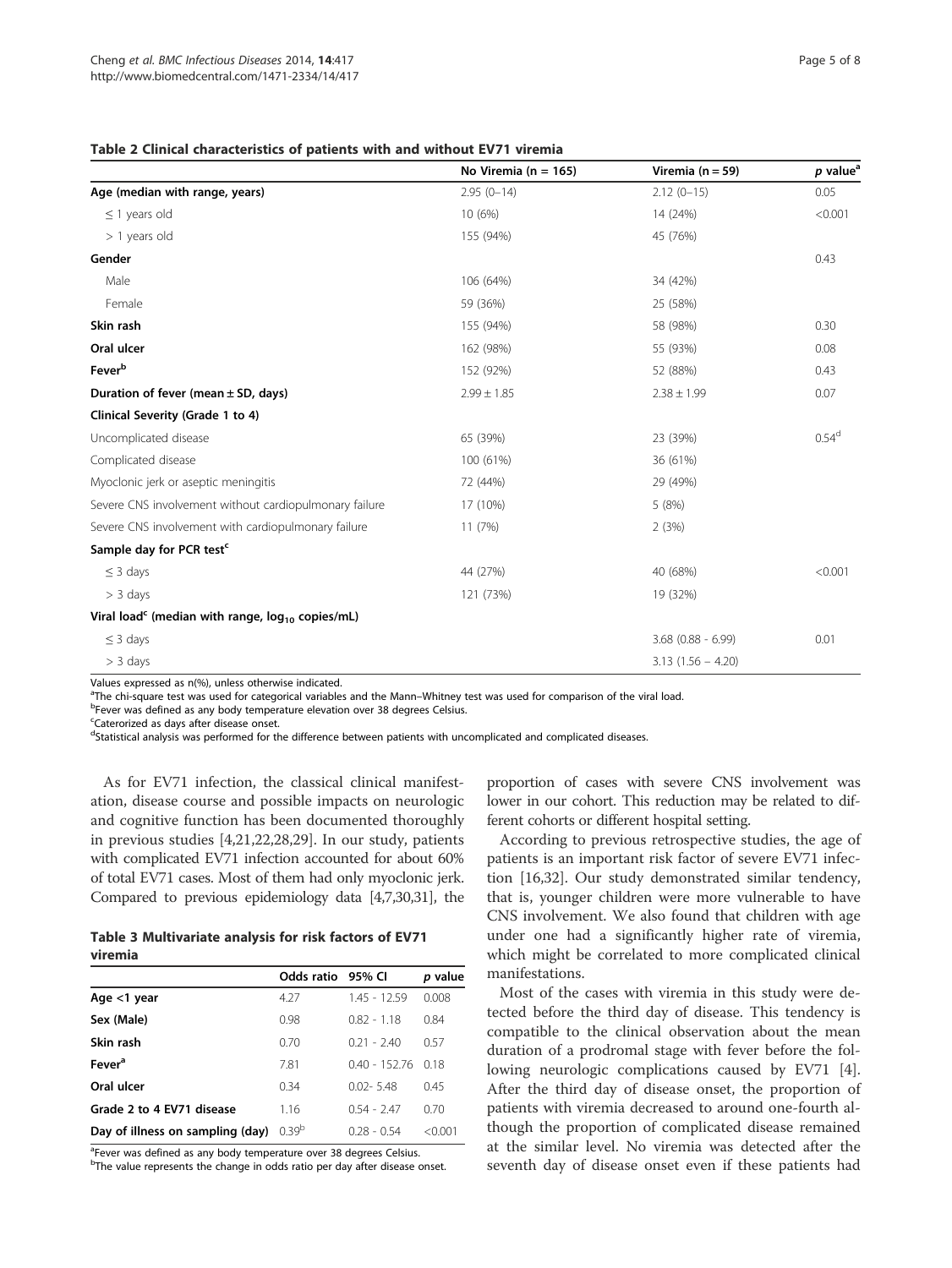|                                                 | Uncomplicated EV71 infection<br>(Grade 1) $(n = 88)$ | <b>Complicated EV71 infection</b><br>(Grade 2 to 4) $(n = 136)$ | $p$ value <sup>a</sup> |
|-------------------------------------------------|------------------------------------------------------|-----------------------------------------------------------------|------------------------|
| Age (median with range, years)                  | $3.08(0-15)$                                         | $2.60(0-14)$                                                    | 0.06                   |
| Gender                                          |                                                      |                                                                 |                        |
| Male                                            | 56 (64%)                                             | 84 (62%)                                                        | 0.89                   |
| Female                                          | 32 (36%)                                             | 52 (38%)                                                        |                        |
| Fever <sup>b</sup>                              | 72 (82%)                                             | 132 (97%)                                                       | < 0.001                |
| Fever $>$ 3 days                                | 34 (39%)                                             | 83 (61%)                                                        | 0.002                  |
| Skin rash                                       | 86 (97%)                                             | 124 (94%)                                                       | 0.21                   |
| Oral ulcer                                      | 85 (97%)                                             | 132 (97%)                                                       | 1.00                   |
| Viremia                                         |                                                      |                                                                 |                        |
| Yes                                             | 23 (26%)                                             | 36 (26%)                                                        | 0.96                   |
| No                                              | 65 (74%)                                             | 100 (74%)                                                       |                        |
| Viral load (median with range, log10 copies/mL) | $3.34(0.88 - 6.99)$                                  | $3.50(1.29 - 6.51)$                                             | 0.80                   |

#### Table 4 Predictive factors of complicated diseases in patients with EV71 infection

Values expressed as n(%), unless otherwise indicated.

<sup>a</sup>The chi-square and Fisher's exact test was used for categorical variables, and the Mann–Whitney test was used for comparison of the viral load.<br>PEover was defined as any body temperature over 38 degrees Celsius. <sup>b</sup>Fever was defined as any body temperature over 38 degrees Celsius.

persistent clinical symptoms, indicating that the resolution of enterovirus viremia occurred most within seven days and that deterioration of the clinical disease beyond seven days was rare. In animal models, the viral kinetics

in the systemic EV71 infection in rhesus monkeys also revealed a similar pattern compared to our study [25]. Additionally, the percentages of patients with CNS involvement in patients with or without viremia were similar and we did not find the positive correlation between the presence of viremia and the clinical severity of EV71 infection. Viremia is an interesting topic of virus infection and many researchers have taken great efforts to establish correlation between the clinical manifestation and the duration or the magnitude of viremia in several viral diseases. In some viral infections, such as the Epstein–Bar virus and cytomegalovirus disease [33-35], the presence or the magnitude of viremia may be able to predict clinical severity, while in other cases, such as dengue virus, norovirus and hantavirus, the presence of viremia usually only indicated the active stage of disease,

| Table 5 Multivariate analysis of risk factors of |  |
|--------------------------------------------------|--|
| complicated EV71 disease (grade 2 to 4)          |  |

| Odds ratio |                | p value |
|------------|----------------|---------|
| 2.57       | $0.87 - 7.62$  | 0.09    |
| 0.99       | $0.86 - 1.15s$ | 0.92    |
| 0.29       | $0.05 - 1.54$  | 015     |
| 5.63       | $1.74 - 18.28$ | 0.001   |
| 1.91       | $0.31 - 11.74$ | 0.48    |
| $1.05^{b}$ | $0.84 - 1.31$  | 0.66    |
| 1.26       | $0.61 - 2.59$  | 0.54    |
|            |                | 95% Cls |

<sup>a</sup>Fever was defined as any body temperature over 38 degrees Celsius.

<sup>b</sup>The value represents the change in odds ratio per day after disease onset.

but did not absolutely predict the clinical severity [36-39]. The observation in our study suggested that EV71 might be more similar to the later ones.

A possible explanation is that EV71 is considered to be a neurotropic infectious microorganism [40] and the presence of viremia is not the most crucial step for its severe infection. Viremia may only occur in a certain stage of EV71 infection for a short period and most resolve spontaneously soon afterwards. Another supporting evidence is that the virus can be detected from throat swab and rectal swab [19,32,41], which are the primary sites of EV71 infection and it is the cellular tropism that contributes to the clinical presentations and the following complications, for example, myoclonic jerk and other CNS involvement in EV71 infection.

Furthermore, we found that the proportion of detected viremic cases in patients with severe complications (grade 3

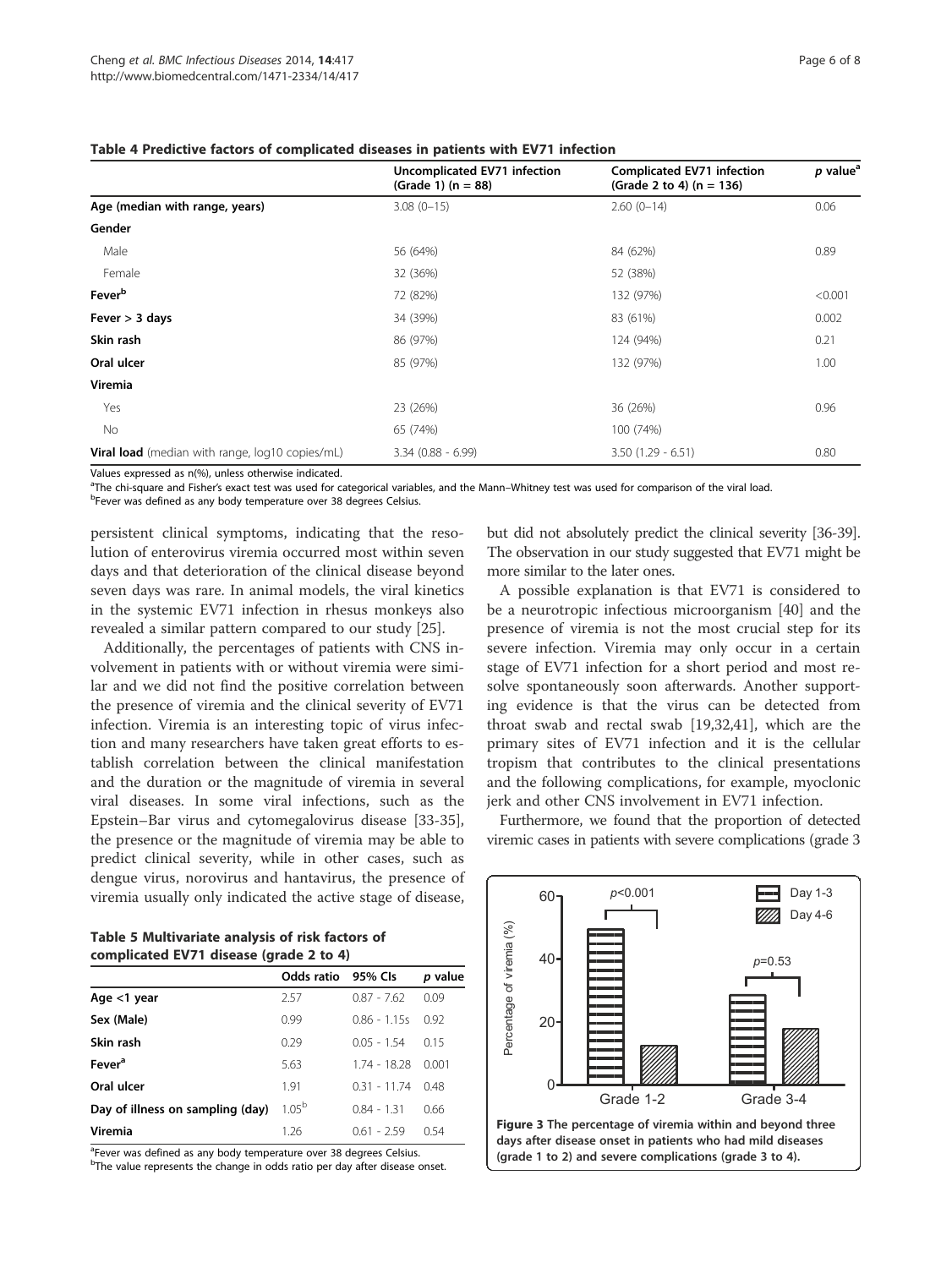to 4) remained similar after the third day of disease while the proportion of viremia decreased in those who had mild diseases (grade 1 to 2). The finding suggested the viremia might persist longer in those who had severe diseases and thus their risk of systemic involvement and complications increased. In addition, the proportion of patients with severe CNS involvement and cardiopulmonary failure increased in those patients whose viremia was detected after the third day of disease. That is to say, a much higher virus burden, prolonged viremic phase or the consequent immunologic reactions might be the principle mechanism of the severe complications of disease rather than viremia alone. Previous studies suggested that the most severe form of EV71 infection causing pulmonary edema might result from the overreaction of immune system and consequent cytokine storm [19,42]. Besides, a prospective cohort study performed in Sarawak during three EV71 outbreaks over seven years and our previous study [2,8], showing that a fever for three days or longer was associated with neurological complications, may also support this hypothesis. On the other hand, a previous pathogenesis study performed in rhesus monkey has suggested CNS invasion was correlated with severe CNS diseases with pulmonary edema and the viral loads in the CNS were parallel to the viremia. As a result, a prolonged viremia may increase the viral load in the CNS and is more likely to lead to more severe CNS disease and further cardiopulmonary failure [25].

Nevertheless, the clinical severity of EV71 infection may be multifactorial and is not determined only by the presence of viremia. Either the different virulence of different genotypes, host factors and other socioeconomic factors [13,19-22] may contribute to the severe complication and sequelae of EV71 infection as well.

There are some limitations in our study. First, we only collected blood samples for PCR test at one time point in each patient and it is difficult to describe the kinetics and the duration of viremia. A kinetic data could provide more information about the influence of viremia on the clinical manifestation, disease severity and the whole course of EV71 infection. It is also impossible to determine the peak viral load of individuals and this limitation makes it more difficult to clarify the definite relationship between the magnitude of viremia and the clinical manifestation. Second, most patients in our cohort had only uncomplicated disease or myoclonic jerk and the proportion of severe CNS complications or further cardiopulmonary failure was relatively low. Because the epidemics of non-polio enterovirus occurred almost every year in Taiwan, the decreased severity of EV71 infection may result from partial cross-protection from previous enterovirus infection by different serotypes or genotypes [43]. Only 15.6% of patients with EV71 infection in this study had severe complications. The sample size was not large enough to establish the correlation between viremia and severe complications of EV71 infection.

### Conclusions

In summary, our study found that viremia occurred more frequently in children under the age of one year and viremia detected beyond three days after the onset of disease correlated with more severe disease in EV71 patients. Our findings may shed a light on the identification of the role of viremia for the pathogenesis of severe EV71 infection, but further studies targeted at the interaction between the magnitude, the kinetics of viremia and other host factors in patients with severe EV71 infection will be required.

#### Competing interests

All the authors declared that they have no competing interests.

#### Authors' contributions

HYC participated in the performance of this study, carried out the statistic analysis of the data and drafted the manuscript. YCH, TYY, SHH, YCH and TZL participated in the patient enrolment and the acquisition of local data in each medical centers. LYC and LMH participated in the design and coordination of the whole study, carried out the interpretation of the statistical data analysis and helped the draft of the manuscript. All authors read and approved the final manuscript.

#### Financial support

This study was supported by the grants (NSC 103-2325-B-002-012, NSC 102-2325- B-002-075 and NSC 101-2321-B-002-004) from National Science Council.

#### Author details

<sup>1</sup>Department of Pediatrics, National Taiwan University Hospital and College of Medicine, National Taiwan University, Taipei, Taiwan. <sup>2</sup>Department of Pediatrics, Kaohsiung Chang Gung Memorial Hospital and Chang Gung University College of Medicine, Kaohsiung, Taiwan. <sup>3</sup>Department of Pediatrics, Children's Hospital, China Medical University and Hospitals, Taichung, Taiwan. <sup>4</sup>Department of Pediatrics, Chang Gung Memorial Hospital and Chang Gung University College of Medicine, Taoyuan, Taiwan.

#### Received: 15 January 2014 Accepted: 18 July 2014 Published: 29 July 2014

#### References

- 1. Christian KA, Ijaz K, Dowell SF, Chow CC, Chitale RA, Bresee JS, Mintz E, Pallansch MA, Wassilak S, McCray E, Arthur RR: What we are watching—five top global infectious disease threats, 2012: a perspective from CDC's Global Disease Detection Operations Center. Emerg Health Threats J 2013, 6:663.
- 2. Chang LY, Lin TY, Hsu KH, Huang YC, Lin KL, Hsueh C, Shih SR, Ning HC, Hwang MS, Wang HS, Lee CY: Clinical features and risk factors of pulmonary oedema after enterovirus-71-related hand, foot, and mouth disease. Lancet 1999, 354:1682–1686.
- 3. McMinn P, Stratov I, Nagarajan L, Davis S: Neurological manifestations of enterovirus 71 infection in children during an outbreak of hand, foot, and mouth disease in Western Australia. Clin Infect Dis 2001, 32:236-242.
- 4. Huang CC, Liu CC, Chang YC, Chen CY, Wang ST, Yeh TF: Neurologic complications in children with enterovirus 71 infection. N Engl J Med 1999, 341:936–942.
- 5. Chang L-Y, Huang L-M, Gau SS-F, Wu Y-Y, Hsia S-H, Fan T-Y, Lin K-L, Huang Y-C, Lu C-Y, Lin T-Y: Neurodevelopment and cognition in children after enterovirus 71 infection. N Engl J Med 2007, 356:1226–1234.
- Gau SS-F, Chang L-Y, Huang L-M, Fan T-Y, Wu Y-Y, Lin T-Y: Attention-deficit/hyperactivity-related symptoms among children with enterovirus 71 infection of the central nervous system. Pediatrics 2008, 122:e452–e458.
- 7. Chang L-Y, Tsao K-C, Hsia S-H, Shih S-R, Huang C-G, Chan W-K, Hsu K-H, Fang T-Y, Huang Y-C, Lin T-Y: Transmission and clinical features of enterovirus 71 infections in household contacts in Taiwan. JAMA 2004, 291:222–227.
- 8. Ooi MH, Wong SC, Mohan A, Podin Y, Perera D, Clear D, Del Sel S, Chieng CH, Tio PH, Cardosa MJ, Solomon T: Identification and validation of clinical